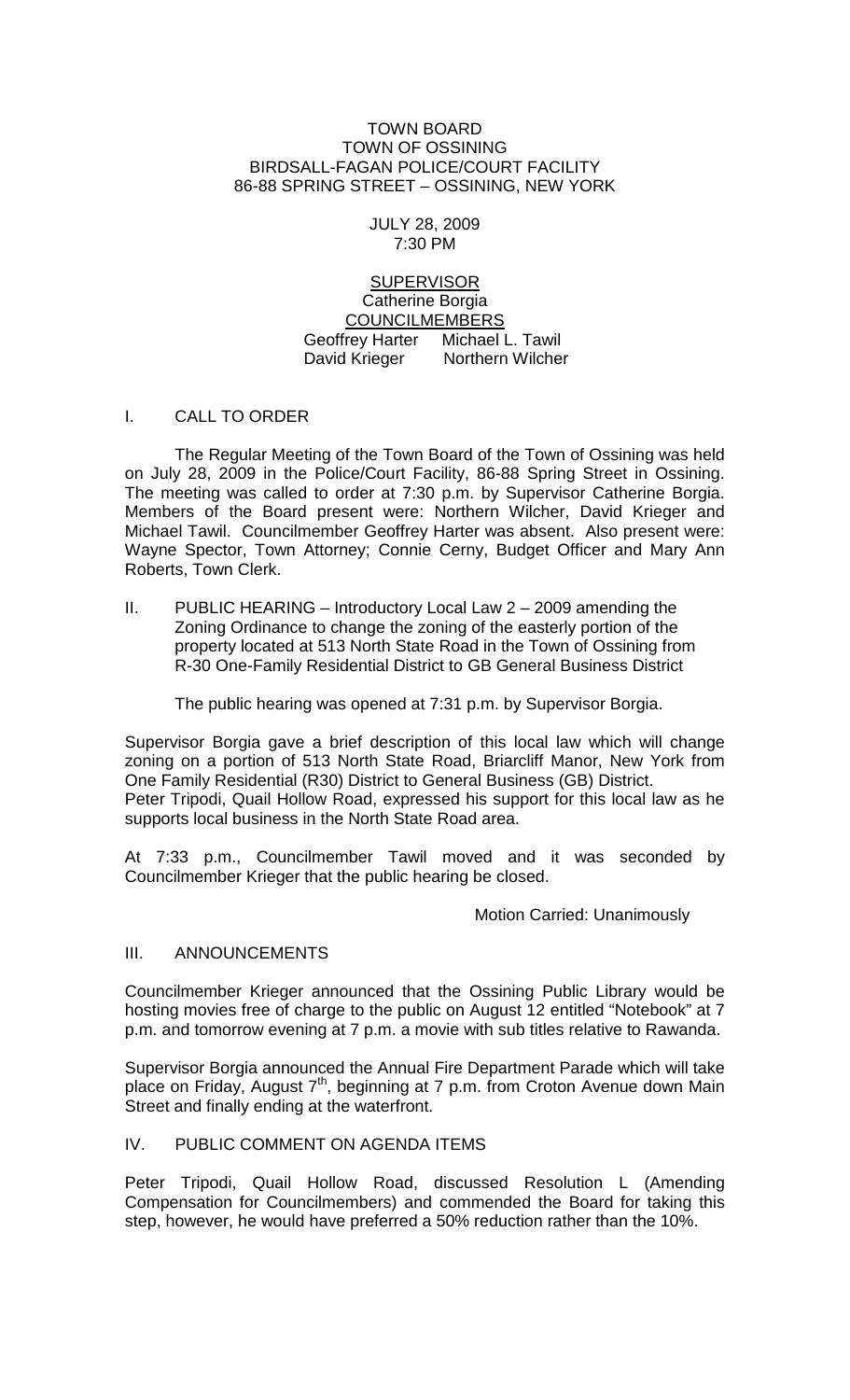# V. BOARD RESOLUTIONS

# A. Approval of Minutes

Councilmember Krieger moved and it was seconded by Councilmember Wilcher that the following be approved:

Resolved, that the Town Board of the Town of Ossining hereby approves the Minutes of the July 14, 2009 Regular Meeting as presented.

## Motion Carried: Unanimously

# B. Approval of Voucher Detail Report

Councilmember Tawil moved and it was seconded by Councilmember Krieger that the following be approved:

Resolved, that the Town Board of the Town of Ossining hereby approves the Voucher Detail Report dated July 28, 2009 in the amount of \$159,581.93.

# Motion Carried: Unanimously

## C. Authorizing Town Justices and Town Supervisor to submit a grant application to New York State Office of Court Administration

Councilmember Krieger moved and it was seconded by Councilmember Tawil that the following resolution be approved:

Resolved, that the Town Board of the Town of Ossining hereby authorizes the Town Justices and Town Supervisor to submit a 2009 Justice Court Assistance program application to the New York State Office of Court Administration with a request not to exceed \$30,000.

Motion Carried: Unanimously

# D. Justice Court Audit

Councilmember Wilcher moved and it was seconded by Councilmember Krieger that the following resolution be approved:

Resolved, that the Town Board of the Town of Ossining hereby acknowledges that in accordance with the Unified Court System's Action Plan for the Justice Courts, the 2008 Audit of the Town of Ossining Justice Court was conducted as required and said audit has been distributed to and reviewed by the Town Board of the Town of Ossining**.**

Motion Carried: Unanimously

# E. Senior Services-Supplemental Nutrition Assistance Program (SNAP)

Councilmember Tawil moved and it was seconded by Councilmember Krieger that the following resolution be approved:

Resolved, that the Town Board of the Town of Ossining hereby authorizes the Supervisor to sign an agreement with Westchester County for the Supplemental Nutrition Assistance Program, effective April 1, 2009-March 31, 2010. The Town shall receive state funds not to exceed \$61,030**.**

Motion Carried: Unanimously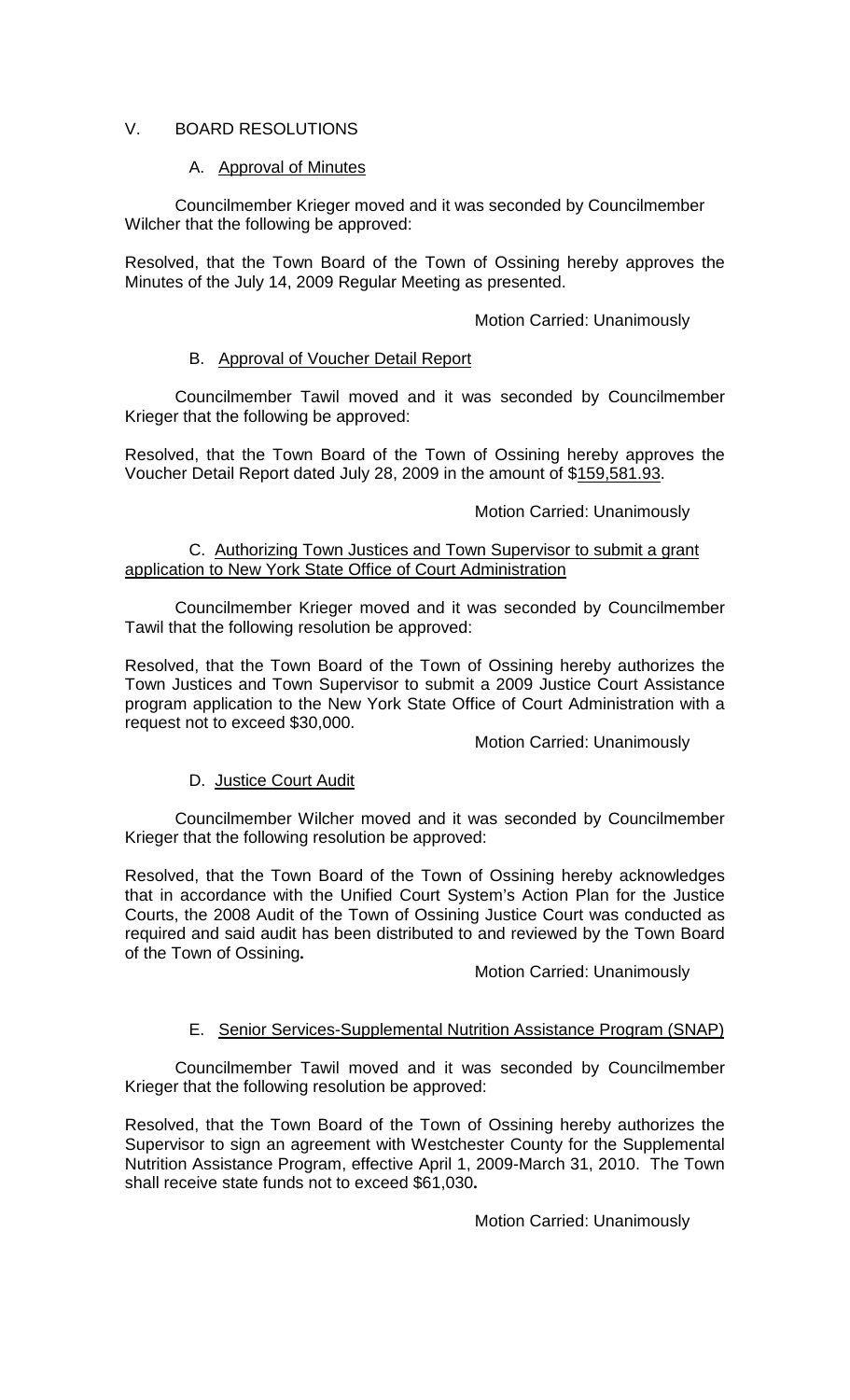## F. Appointment of Town Representative to the Westchester County **Community Development Advisory Group**

Councilmember Krieger moved and it was seconded by Councilmember Tawil that the following resolution be approved:

Resolved, that the Town Board hereby appoints Greg McWilliams, Shady Lane Farm Road, Ossining, NY as Ossining Town Representative to the Westchester County Community Development Advisory Group effective July 29, 2009 through December 31, 2010.

## Motion Carried: Unanimously

# G. Agreement-Auditing of Financial Statements

Councilmember Krieger moved and it was seconded by Councilmember Tawil that the following resolution be approved:

Resolved, that the firm of O'Connor Davies Munns & Dobbins, LLP be appointed Auditors for the Town of Ossining for the audit of the 2009, 2010 and 2011 Financial Statements in accordance with their contract letter dated July 14, 2009 at a fee not to exceed \$60,500 for fiscal year ending 12/31/09, \$62,200 for fiscal year ending 12/31/10 and \$64,100 for fiscal year ending 12/31/11.

Motion Carried: Unanimously

## H. Personnel-Part-Time Availability-Town Clerk's Office

Councilmember Tawil moved and it was seconded by Councilmember Krieger that the following resolution be approved:

Resolved, that the Town Board of the Town of Ossining, as a temporary measure for the purpose of covering staff vacations, hereby appoints Patricia Fracassi on a part-time availability basis as Intermediate Clerk at an hourly rate of \$20.68 effective July 31, 2009**.**

Motion Carried: Unanimously

## I. Intermunicipal Agreement-Town and Village of Ossining-Building Inspector Vehicle

Councilmember Wilcher moved and it was seconded by Councilmember Tawil that the following resolution be approved:

Resolved, that the Town Board of the Town of Ossining hereby authorizes the Supervisor to enter into an intermunicipal/lease agreement with the Village of Ossining, in a form acceptable to the Town Attorney, to share the automobile currently assigned to the Village Director of Code Enforcement with the Town Building Inspector, in accordance with the terms set forth in the agreement for the sum of \$200.00 per month through December 31, 2009**.** 

Motion Carried: Unanimously

## J. Intermunicipal Agreement-Town and Village of Ossining-GEM car

Councilmember Wilcher moved and it was seconded by Councilmember Krieger that the following resolution be approved:

Resolved, that the Town Board of the Town of Ossining hereby authorizes the Supervisor to enter into an intermunicipal/lease agreement with the Village of Ossining, in a form acceptable to the Town Attorney, to lease the Village's GEM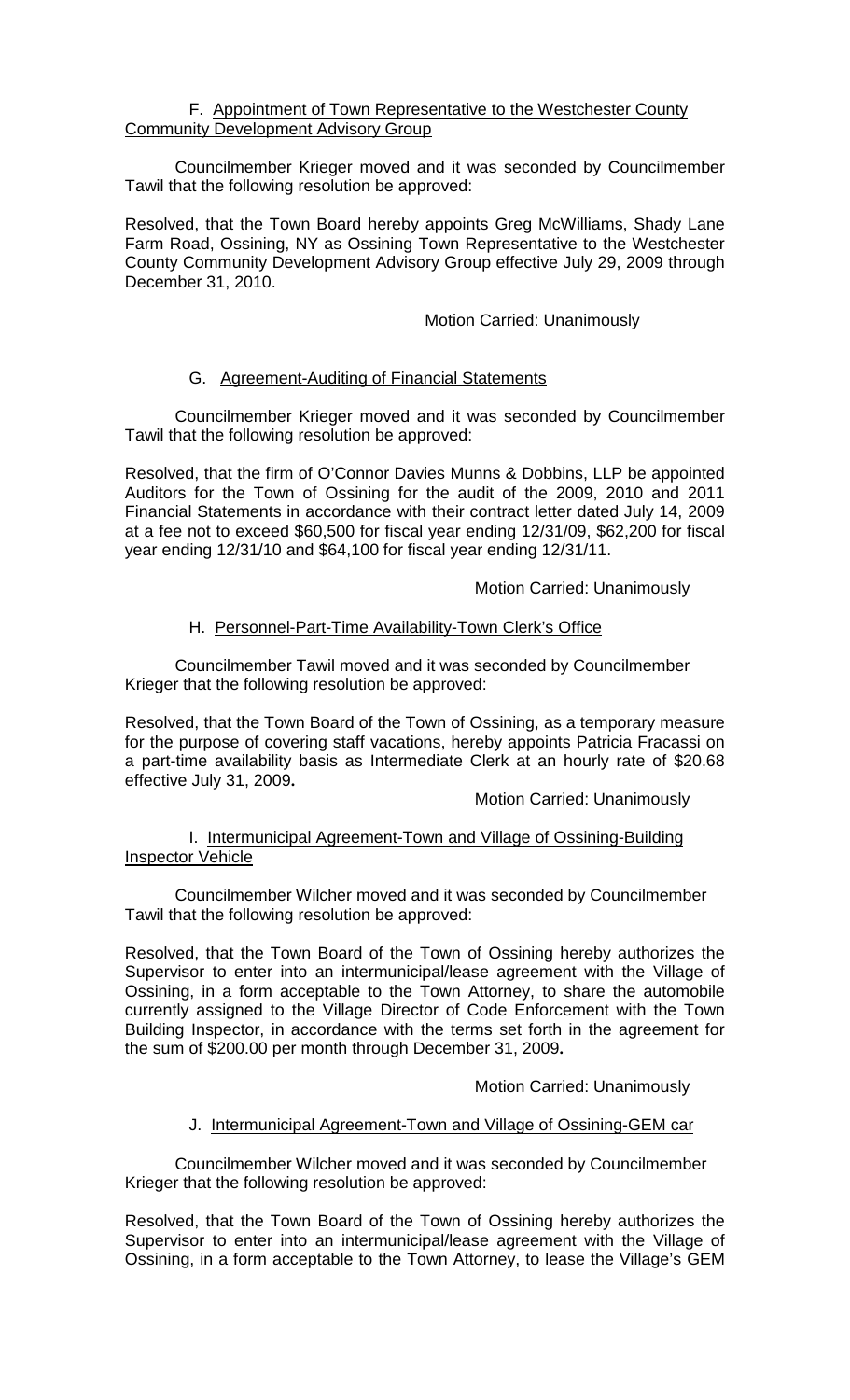car in accordance with the terms set forth in the agreement for the sum of \$100.00 per month through June 30**,** 2010.

Motion Carried: Unanimously

# K. New York Power Authority-Audit Agreement

Councilmember Tawil moved and it was seconded by Councilmember Krieger that the following resolution be approved:

Whereas, the New York Power Authority is committed to helping the State reach its "45 by 15" goal, which calls for 45 percent of New York's electricity to come from energy efficiency and renewable sources by 2015; and

Whereas, the Town Board is interested in the New York Power Authority conducting an energy audit of Town owned facilities; and

Whereas, the cost of the energy audit is \$3,500 and if the Town decides to move forward with New York Power Authority's recommendations for energy upgrades, the \$3,500 will become a part of the total cost; now therefore be it

Resolved, that the Town Board of the Town of Ossining hereby authorizes the Supervisor to enter into an audit agreement with New York Power Authority, in a form acceptable to the Town Attorney, for the purpose of conducting a facility audit to explore ways to reduce electricity costs, save energy, and/or employ the use of renewable energy technologies.

Motion Carried: Unanimously

## L. Amending Compensation for Councilmembers

Councilmember Tawil moved and it was seconded by Councilmember Wilcher that the following resolution be approved:

Whereas, in light of the Town's current financial situation, Councilmembers have voluntarily agreed to a 10% reduction in their compensation effective July 1, 2009; now therefore be it

Resolved, that the compensation for Councilmembers is hereby reduced from \$11,403 to \$10,833 annually effective July 1, 2009**.** 

Motion Carried: Unanimously

## M. Resignation -Town Justice

Councilmember Krieger moved and it was seconded by Councilmember Tawil that the following resolution be approved:

Resolved, that the Town Board of the Town of Ossining hereby accepts, with regret, the resignation of Francesca Connolly as Town Justice effective July 31, 2009**.**

Motion Carried: Unanimously

## VI. MONTHLY REPORTS

Councilmember Wilcher moved and it was seconded by Councilmember Krieger that the Monthly Reports for May and June, 2009 from the Receiver of Taxes, be received and filed.

Motion Carried: Unanimously

## VIII. VISITOR RECOGNITION

Mike and Eden Burkhart, Mancuso Drive, questioned the regulations for commuter parking as they already have one, however, there is a serious illness